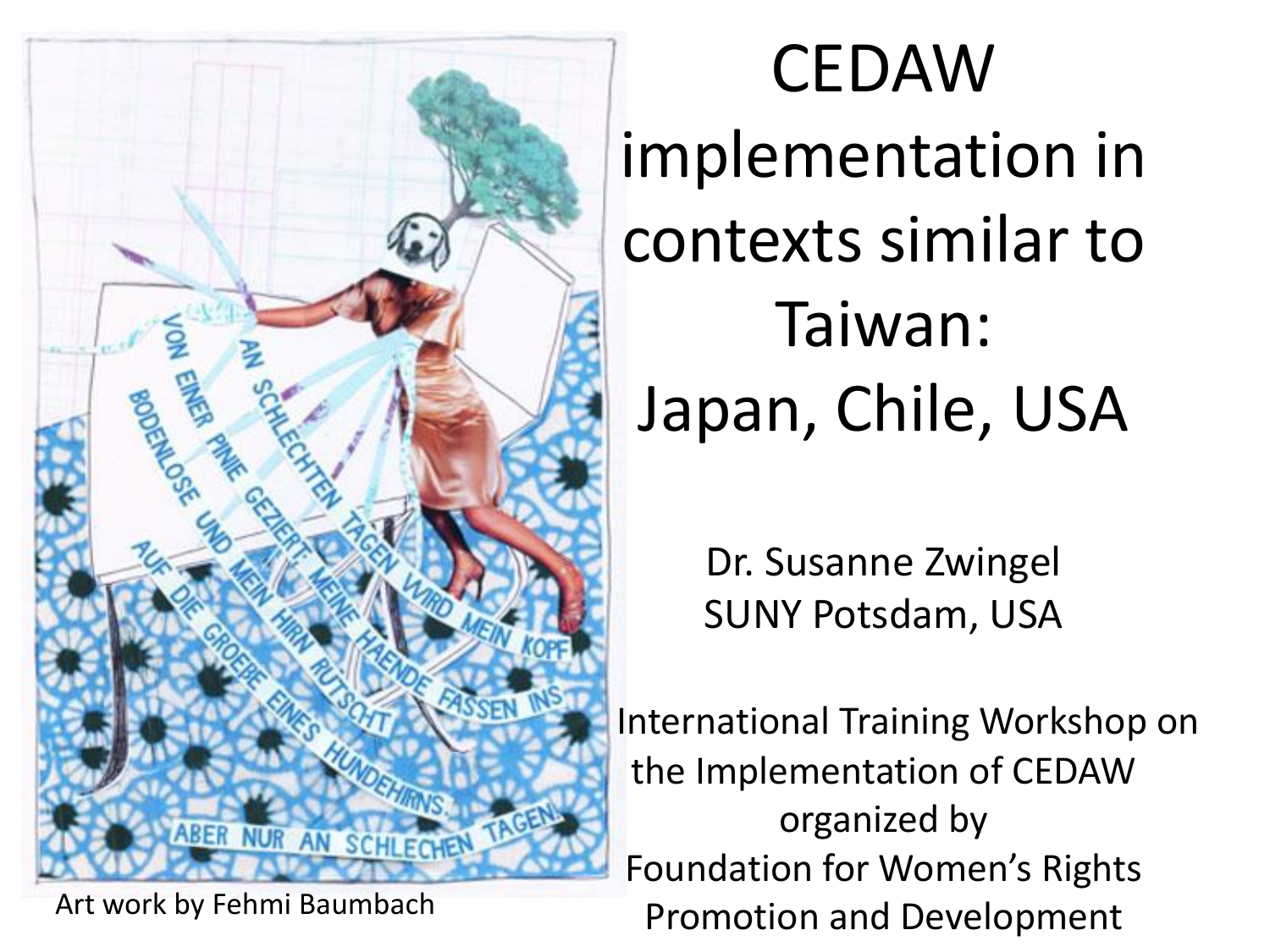

### CEDAW and Taiwan

- CEDAW is an important framework for the women of Taiwan – this is a wonderful initiative!
- Impressive achievements have been made due to initiatives out of civil society and the state apparatus
- My contribution today: Provide examples of CEDAW use from other places in the world in order to assist important work done in Taiwan:
	- From Japan (cultural and regional proximity)
	- From Chile (experience of authoritarianism)
	- From the United States (not party to CEDAW)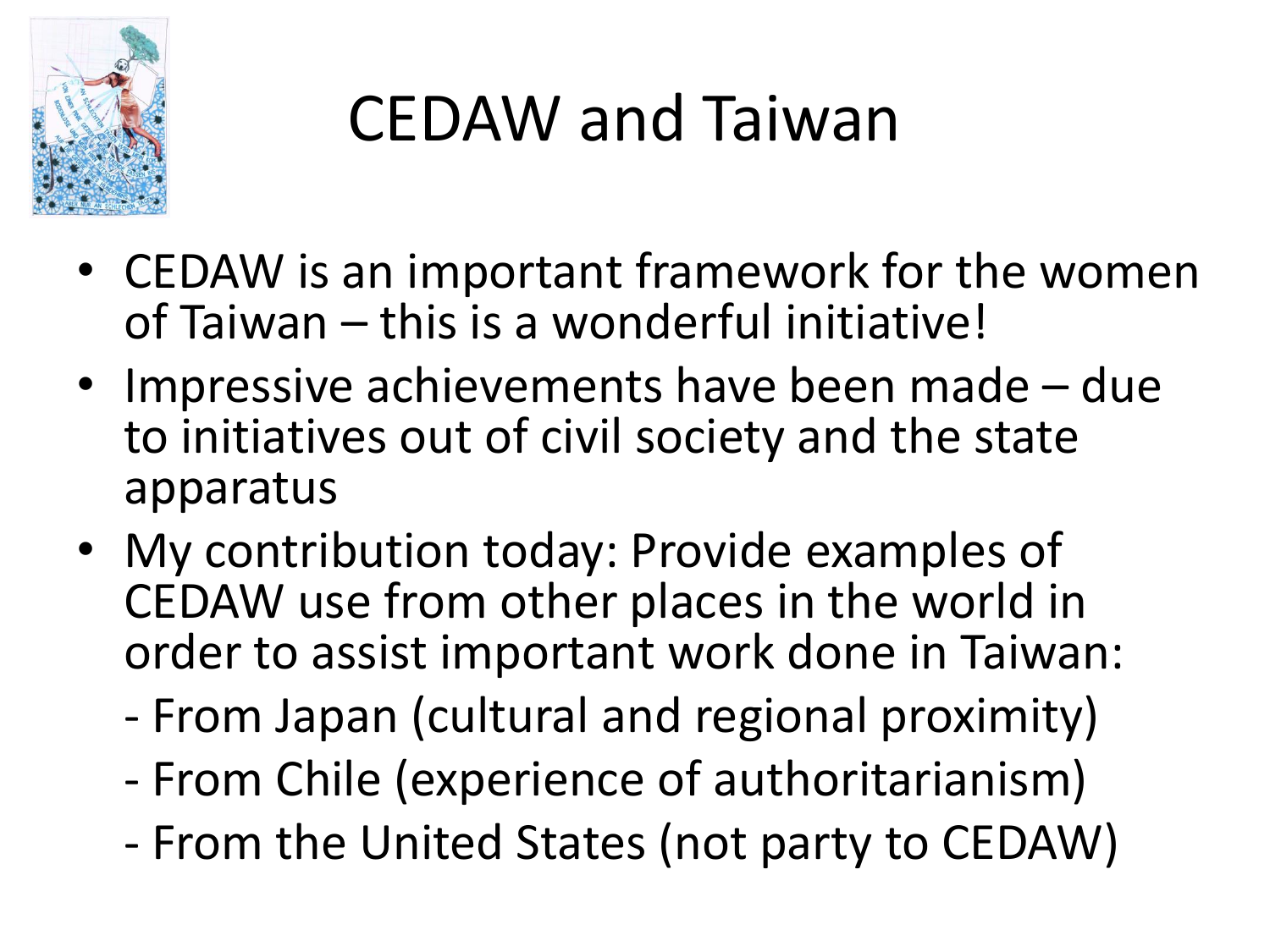

# Japan: successes in male-dominated environment

- Ratification process: legal changes in the field of employment (EEOL), nationality rights and education (1985)
- Prior: civil society organizations and female politicians mobilize and push a reluctant government
- After: Legal changes insufficient for women's movements; bring cases of discrimination to the courts, result: amendment of EEOL in 1999; other steps (e.g. domestic violence law)
- Successes due to a coalition of movement actors, politicians and bureaucrats; also transnational connections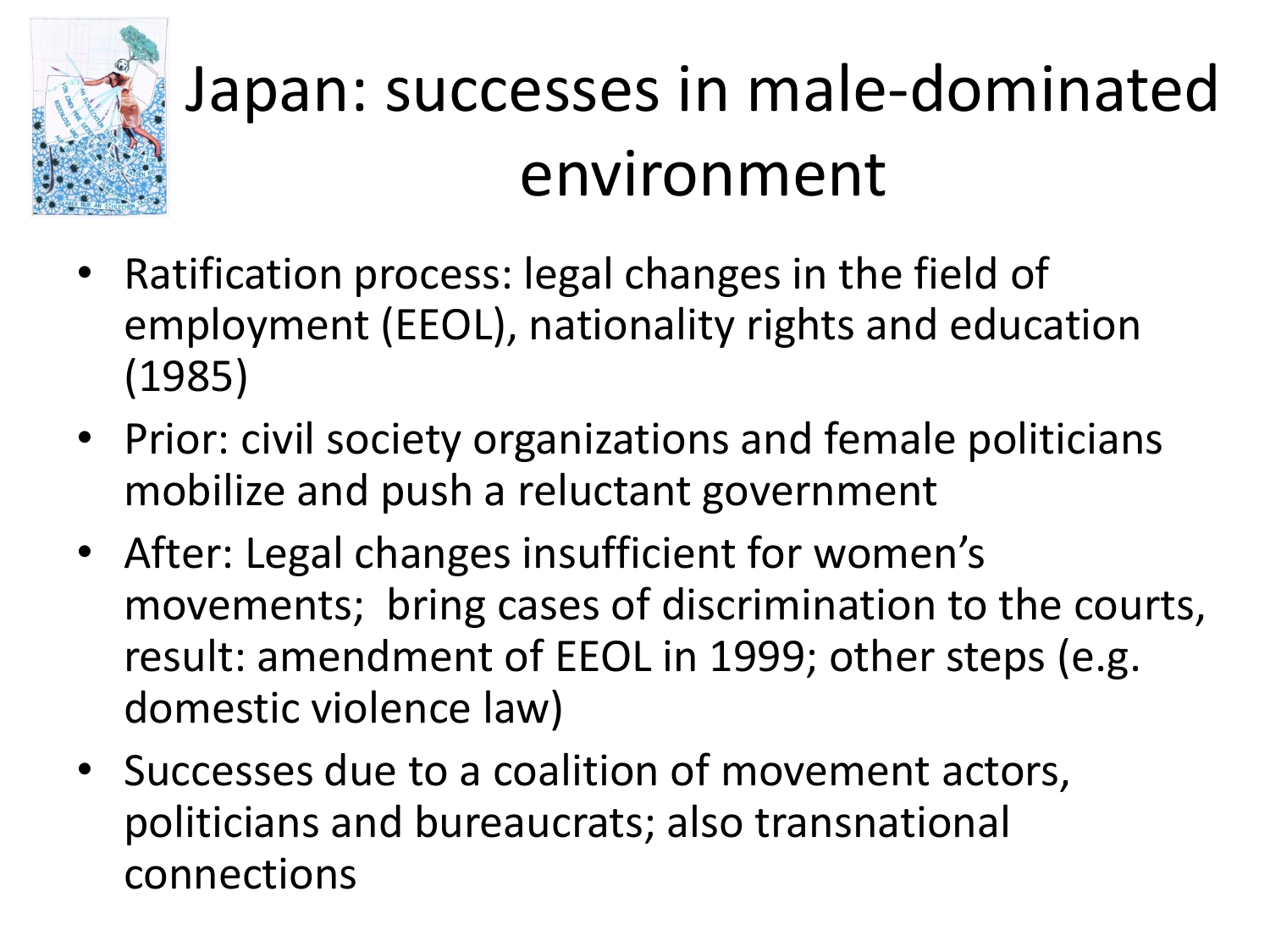

# Chile: motherhood and gender equality – clash or overlap?

- Post-authoritarian context: strong pro-human rights rhetoric, but dictatorship has favored "sexist organization of society"
- Women active in democratization process  $\rightarrow$  "politicized motherhood"
- Gender policies in democracy: important initiatives, but often watered down (weak WPA; intra-family violence law; very little progress in reproductive rights)
- International framework is crucial support for women's rights proponents

- Politically useful in areas of normative overlap (violence against women; support for mothers; non-discriminatory education)

- Less useful in other areas, in particular overcoming gender stereotypes, eliminating de-facto discrimination, and reproduction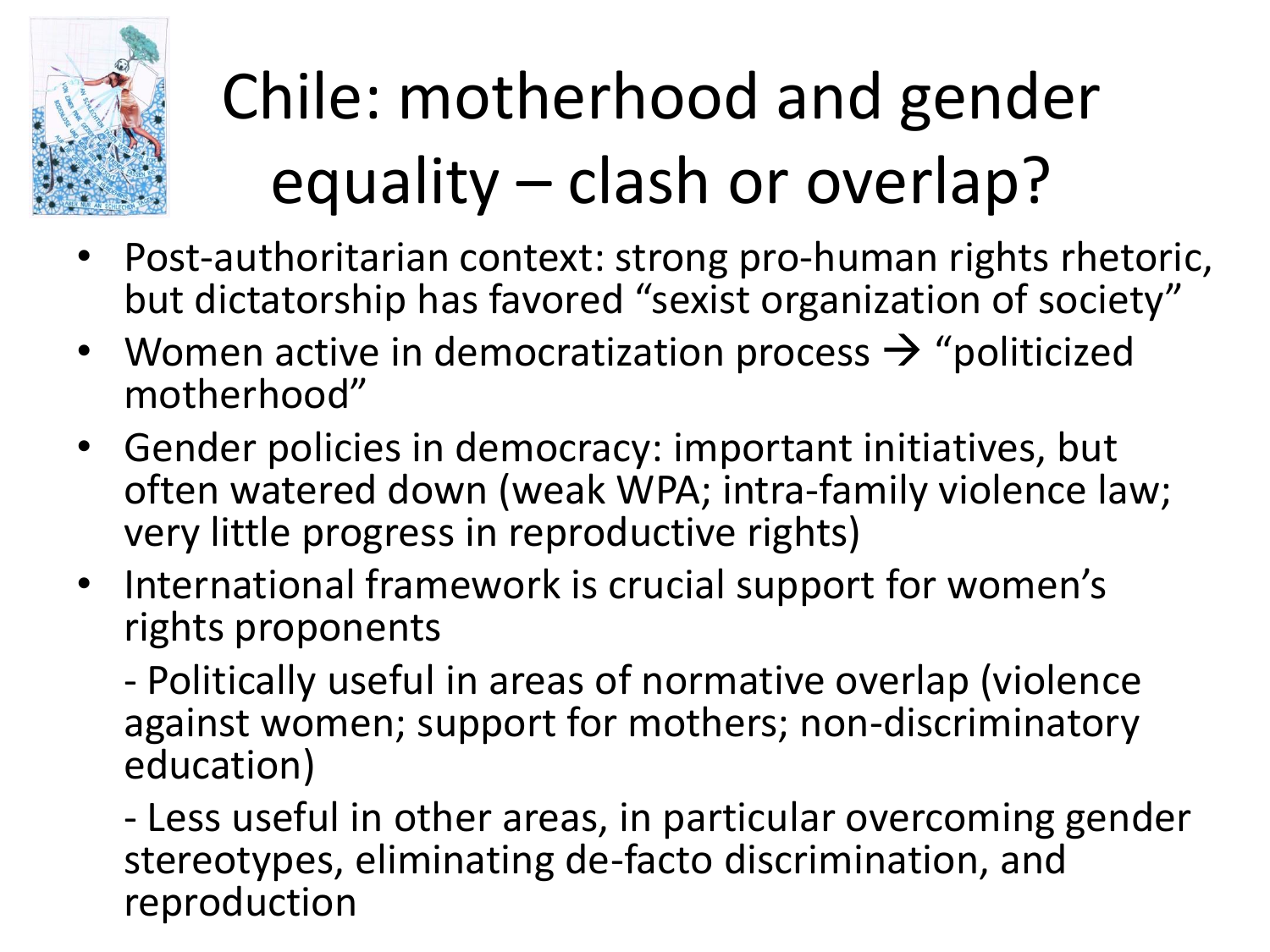

### Lessons for Taiwan

- Hard to push for laws promoting gender equality within tradition of strong gender difference
- Challenge: laws may be in place (even if hard to achieve) – traditions are harder to change
- Both Japan and Chile seem to be more reluctant to change than Taiwan
- Interesting strategies:
	- coalition building among different domestic actors AND transnational networking (Japan, Chile)
	- use of litigation to push for law enforcement (Japan)

- long term/ small step thinking in fields of most resistance (Chile, reproductive rights) and deeply rooted traditions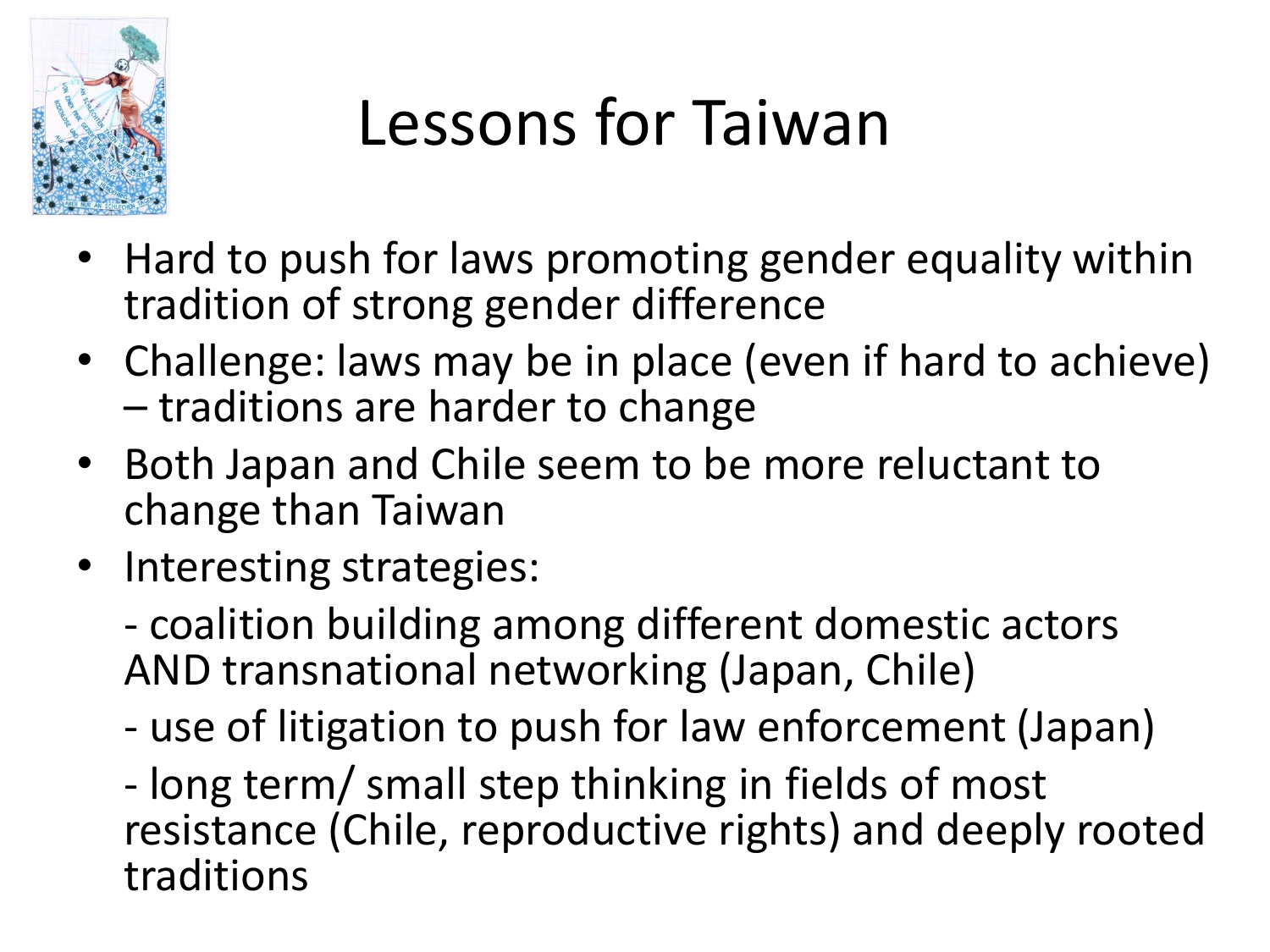

# USA: Local not national implementation

- Why not ratified? Understanding of sovereignty AND rejection of some dimensions of CEDAW
- Local initiative: San Francisco city ordinance mainstream CEDAW/ women's rights into city departments, policies and services
- Initiated by NGOs, receptive city government
- Creation of local monitoring instrument
- Results: work in progress; better understanding of relevance of gender in each city department; concrete changes that sometimes benefit not only women (e.g. flexible work-life models)
- Challenges: Limited resources and understanding of human rights; dynamic of progress could not be perpetuated; no overarching goals formulated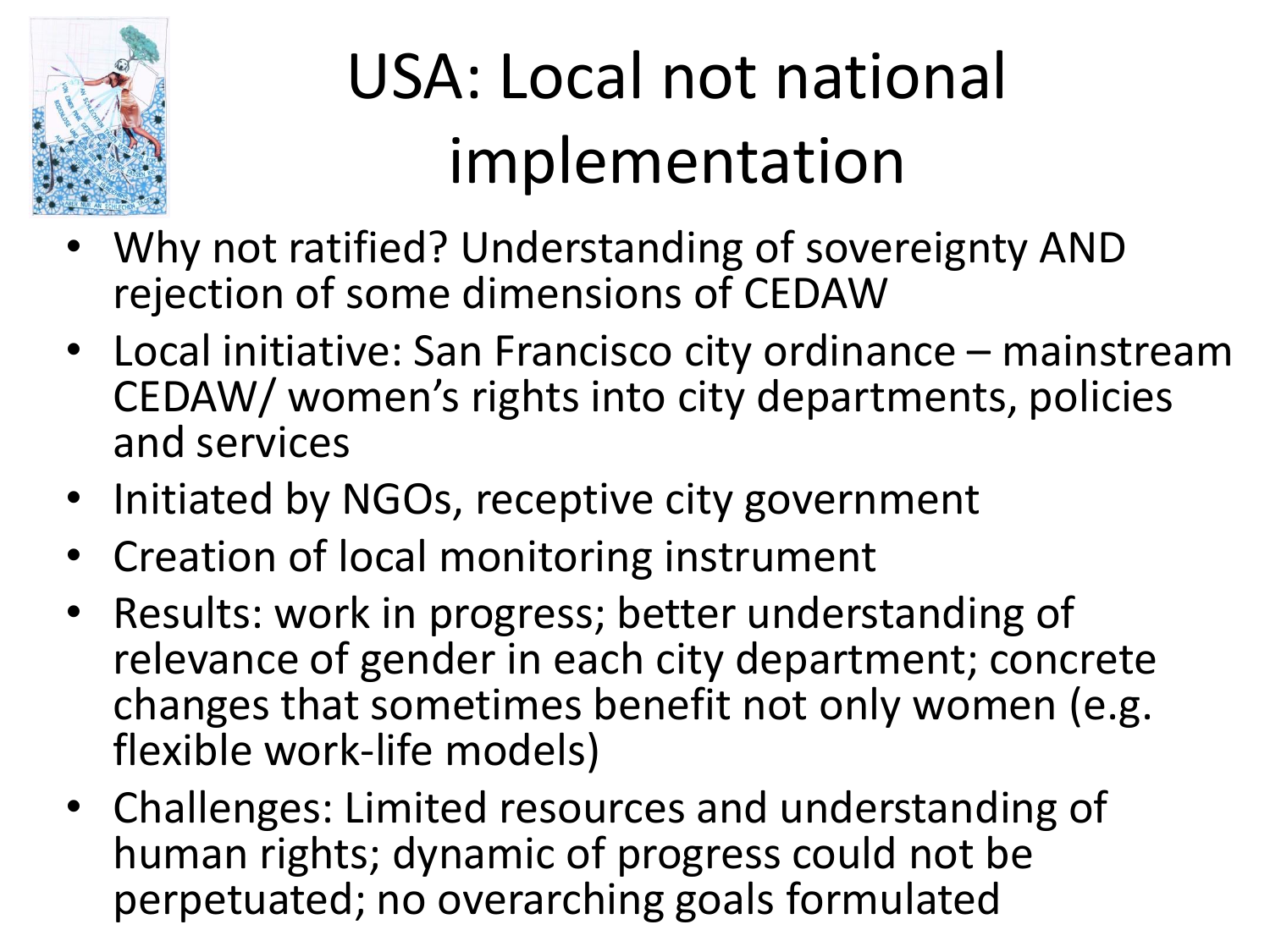

#### Lessons for Taiwan

- Implementation is feasible without formal ratification; this brings additional challenges (how to keep the process going?)
- Participatory implementation yields good results (ideal: implementation in many layers)
- Involvement of as many constituencies as possible but how to maintain the momentum? Need of resources?
- "Learning-by-doing" process what does it exactly mean to take a human rights approach in a city government?
- Hard to translate this process into more reluctant context